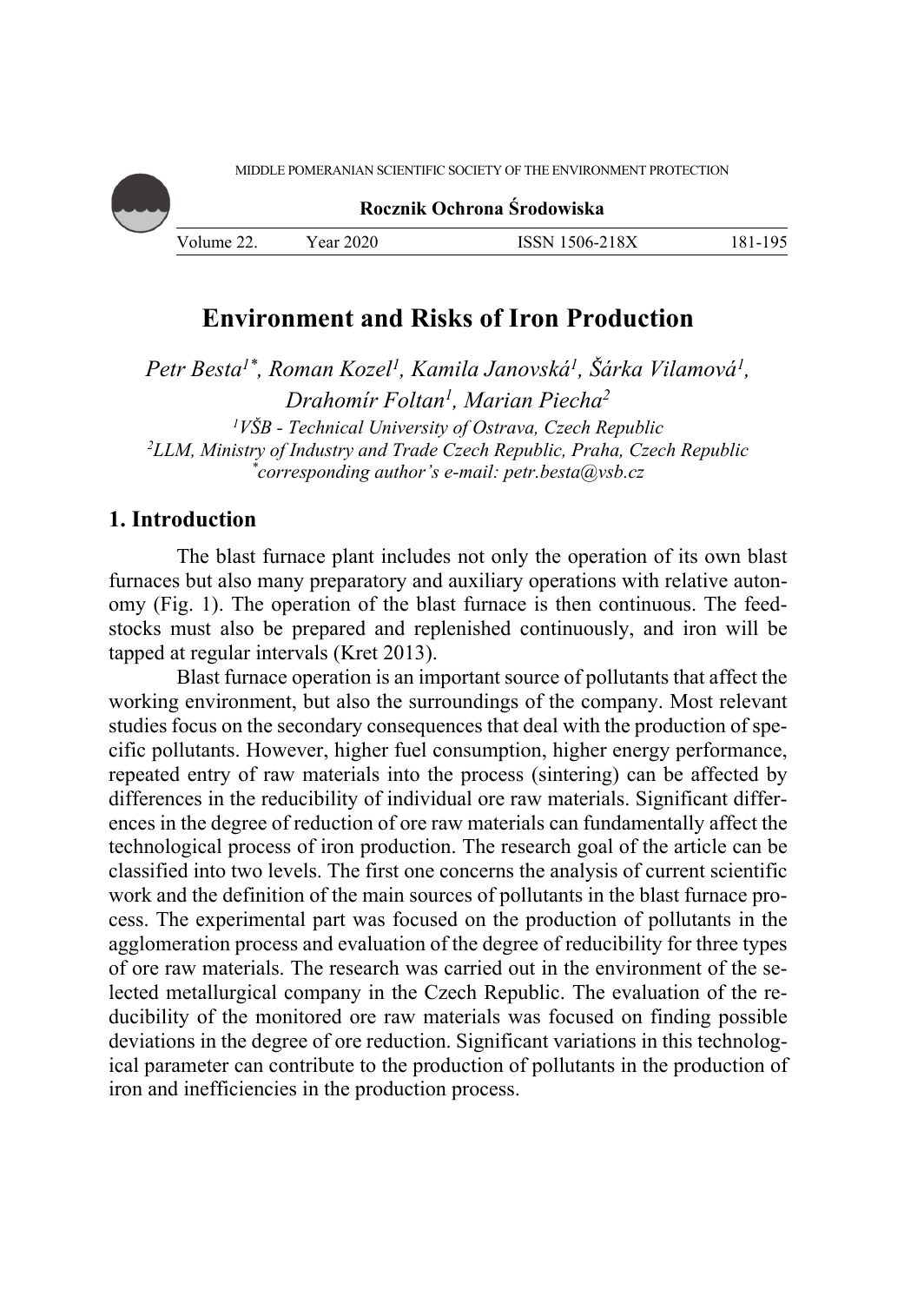In addition to controlling the technological process of the blast furnace itself, other operations connected with material preparation, transport, blast furnace product processing and other related activities are essential. A separate part of the production plant deals with the processing and preparation of the metalbearing component (mainly ore). Sintering or palletizing processes are used for their treatment.



**Fig. 1.** General diagram of the blast furnace plant (Kret 2013, Besta & Lampa 2019)

Agglomeration or sintering of iron ores is the heating of the powder agglomeration mixture (ore, fuel, additives) to such a temperature that the surface of the individual grains of the charge is melted and the resulting melt forms liquid bridges between the grains which ensure that solid porous material is formed after solidification). The feedstock thus prepared is then used in the blast furnace process (Brož 1998). Agglomeration processes can be divided into cold and warm sections according to their character. The cold section serves to feed raw materials and to adjust grain size and to average the chemical composition of the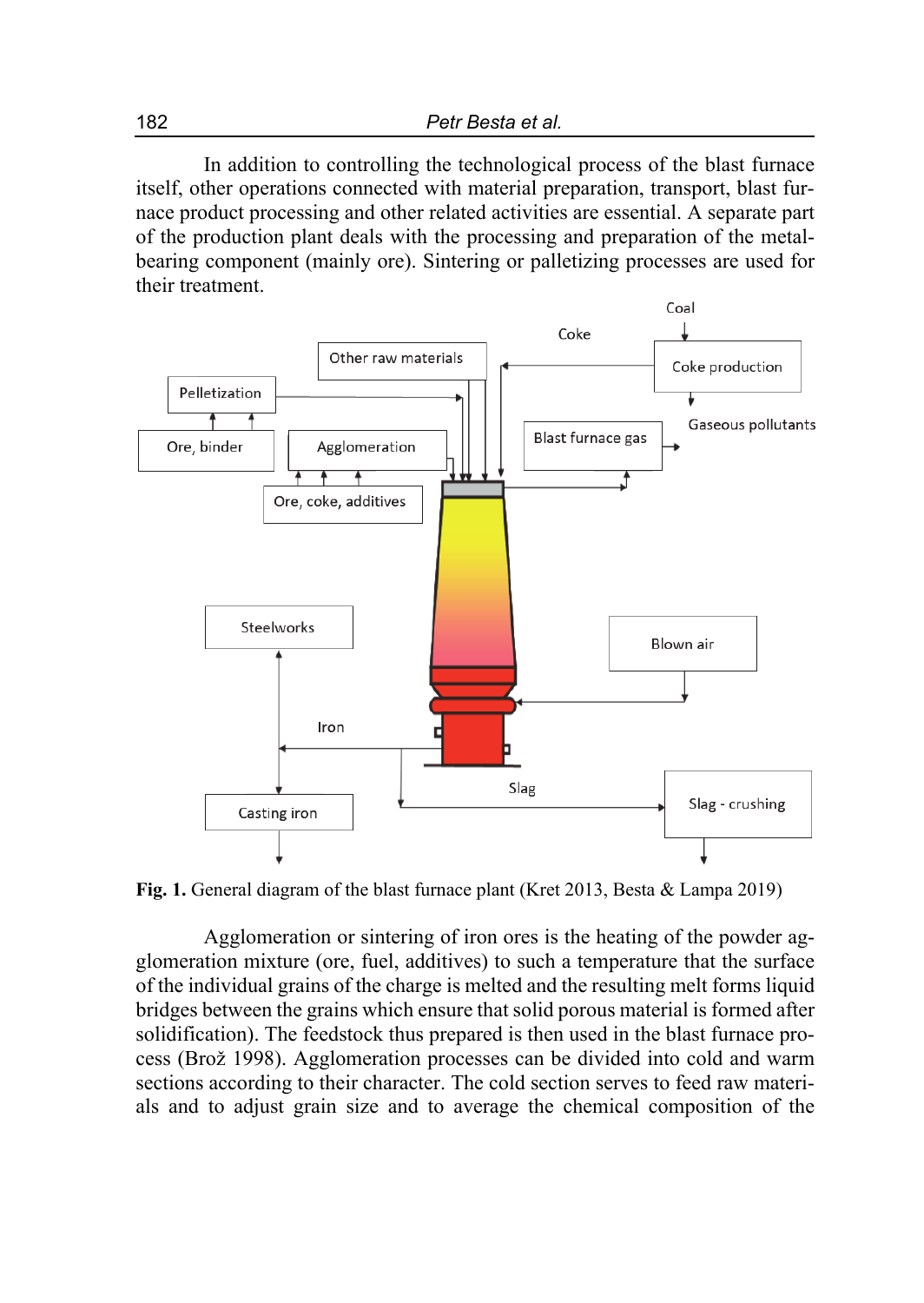material (tippers, crushers, screens, homogenization heaps). The task of the warm section is to produce the agglomerate of the required quality from the supplied ores, concentrates, fuel and additives (daily reservoirs, mixture preparation and batching, pre-pelletizing equipment, sintering belts, sinter coolers).

Blast furnace coke is used as fuel in the blast furnace process. Coke is a solid, porous, degassed residue from coal carbonization leading to temperatures of 950 to 1050°C (Kret 2013). Coke production can, therefore, be another related manufacturing operation. Slag-forming additives are the alkaline additives (limestone, dolomitic limestone and dolomite), which form slag during the transition to the liquid phase in order to permanently bind the acidic tailings of the ores and other undesirable additives (Smallman 2013). If the metallurgical plant uses fuel supplies and slag-forming additives, it is usually necessary to adjust their granulometric homogeneity (Najafabadi et al. 2018).

The profile of the blast furnace and its dimensions are adapted to the production technology. The lower cylindrical portion of the profile is called the hearth. Here, pig iron and slag accumulate and are periodically discharged through tap holes (Kret 2013). The upper part of the hearth is interrupted by the blast tuyeres for blowing hot air and additional fuels (Besta & Lampa 2019). The hearth is followed by a saddle in the shape of a truncated cone with the upper wider base (Geerdes at al. 2010). This shape of the saddle provides the necessary deflection of the hot gas streams from the oxidation compartments from the furnace lining, which would otherwise be prematurely destroyed. The gradual transition of the saddle into the shaft is secured by the belly. The most capacious part of the blast furnace is the shaft in the shape of a truncated cone or two truncated cones. Preheating of raw materials, decomposition of carbonates, and indirect reduction take place in the shaft. The upper part of the furnace is called the furnace top and serves to charge the furnace with a charge and to conducting the charge gas away from the furnace. Output products and wastes (agglomeration dust, blast furnace discharge, blast furnace sludge, slag) are also subject to processing. Waste treatment is given by the possibilities of their further use in other industrial areas (Fahimnia et al. 2015), but also by their possible re-use in the production of iron or other metallurgical processes. The production and processing of waste are also demanding due to the quantity. Only in the case of slag, it is 200-400 kg (Wu et al. 2018) per tonne of pig iron produced.

The metal-bearing burden portion of the batch is usually formed by iron or manganese ore, but also metal-bearing waste from industrial production. The metal-bearing constituents can be contained in the blast-furnace burden in the form of natural or sorted ore, but more often as blast furnace ore treatment products, i.e. agglomerates or pellets. From the chemical point of view, we distinguish four groups of iron ores (Brož 1998):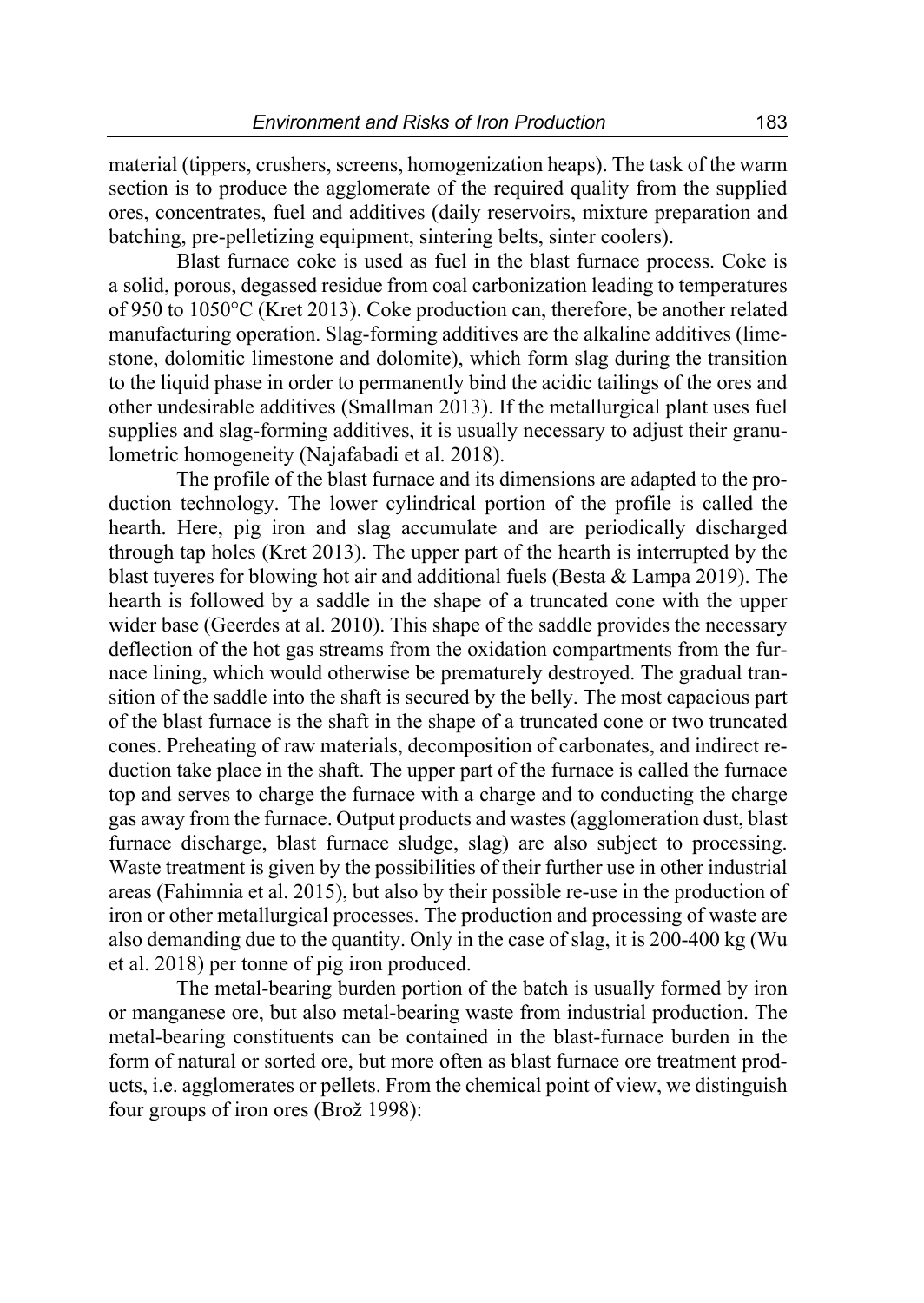- Anhydrous oxides ferric oxide  $Fe<sub>2</sub>O<sub>3</sub>$  hematite or bloodstone with the iron content of 70% in pure state, in nature up to 60%, ferrous-ferric oxide  $Fe<sub>3</sub>O<sub>4</sub>$ – magnetite or lodestone with the iron content of 72.4%, pure, in nature 68%.
- Hydrated iron oxides  $Fe_2O_3 \cdot nH_2O -$  limonites or brown hematites, hydro hematite Fe<sub>2</sub>O<sub>3</sub>⋅nH<sub>2</sub>O, where n < 1, contains in the pure state 62-69% of Fe, götit Fe<sub>2</sub>O<sub>3</sub>⋅H<sub>2</sub>O, where n = 1, i.e. FeO⋅OH contains in the pure state 62.9% of Fe, hydrogötite or limonite Fe<sub>2</sub>O<sub>3</sub>⋅nH<sub>2</sub>O, where  $1 \le n \le 1.5$ , contains in the pure state 59.8 to 63% of Fe.
- Carbonates, iron spar or siderite  $FeCO<sub>3</sub>$ , contains up to 50% of Fe in the pure state.

In many deposits, ore minerals occur in a combined composition. We can talk about belt deposits. In that case, the individual layers can contain different types of ores (Clout et al. 2015). Besides the content of the metal itself, the content of pollutants and other negative substances is a key factor. All of these aspects can influence not only the iron oxide reduction process, but the production technology as a whole.

The iron ore burden brings the required amount of iron to the blast furnace in the form of its oxides or other compounds that replace these oxides. The main components of the iron ore burden are agglomerate, pellets and lumpy ore. The main reducers of iron oxides in the blast furnace are carbon monoxide, carbon and hydrogen (Shamsuddin 2016). The carbon reduction is referred to as direct, while the reduction with hydrogen and carbon monoxide as indirect. The reduction with carbon monoxide is predominant, accounting for a total volume within the range of 50-70%. The hydrogen reduction has the smallest effect, which can be 5-15% (Hosford 2011) depending on the type of fuel used. The importance of the hydrogen reduction increases significantly with the higher use of hydrocarbon fuels.

The iron reduction from its oxides proceeds gradually from the higher oxides to the lower ones in two planes (Brož 1998):

- Fe<sub>2</sub>O<sub>3</sub>  $\rightarrow$  Fe<sub>3</sub>O<sub>4</sub> $\rightarrow$ Fe<sub>1-y</sub>O $\rightarrow$ Fe (oxidation reduction order at temperatures above 570°C).
- Fe<sub>2</sub>O<sub>3</sub>  $\rightarrow$  Fe<sub>3</sub>O<sub>4</sub> $\rightarrow$ Fe (at temperatures below 570<sup>o</sup>C).

The highest percentage of the iron oxide reduction is with carbon monoxide. This reduction occurs throughout the height of the blast furnace. The direct reduction with carbon is less frequent due to imperfect contact between the two solid phases. The area of contact of the solid materials is inadequate and does not allow a higher proportion of the direct reduction with coke carbon (Kret 2013).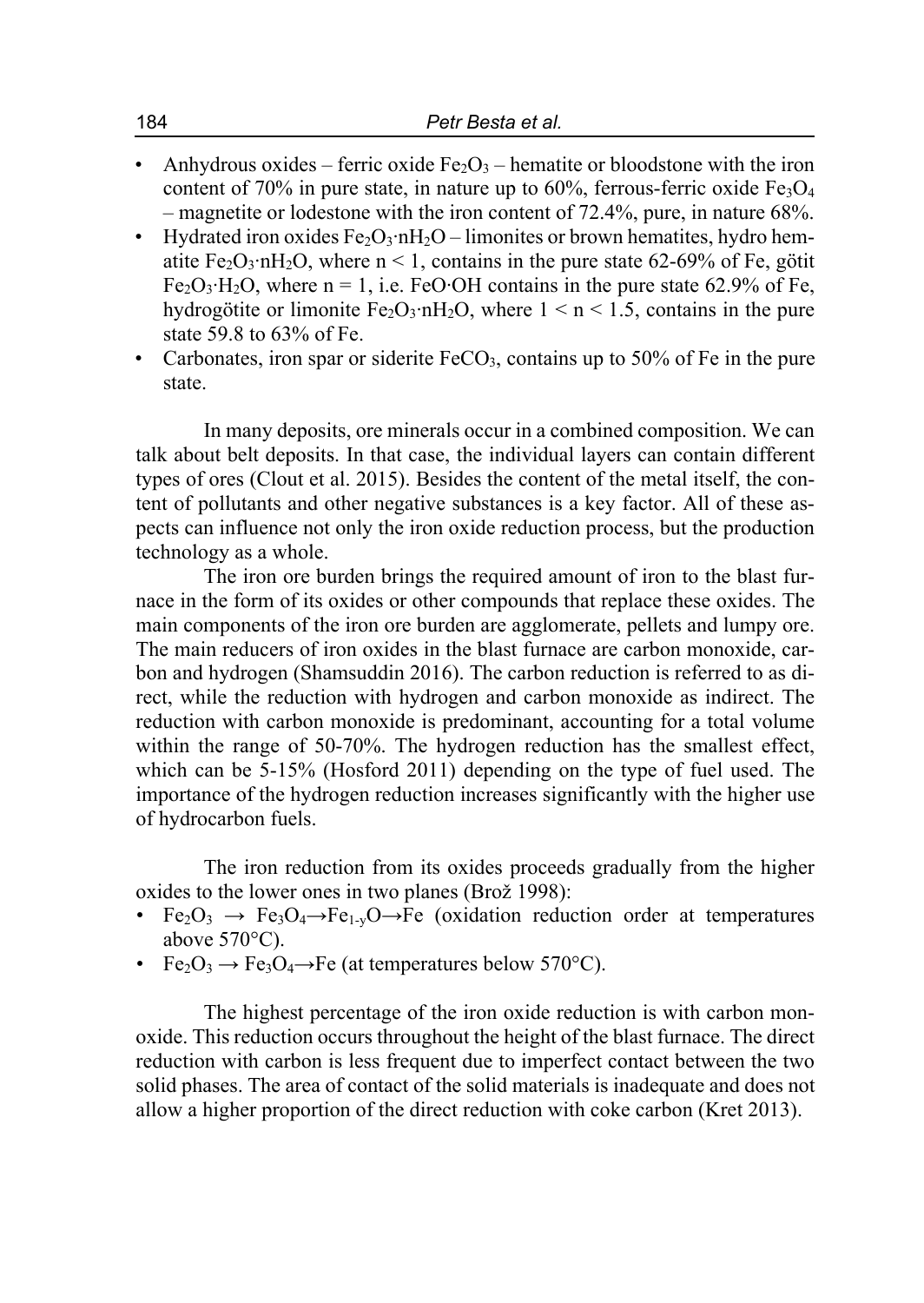The reduction of iron oxides with carbon monoxide takes place at a temperature above  $570^{\circ}$ C according to the following structure (1), (2), (3):

$$
3Fe2O3(s) + CO(g) = 2Fe3O4(s) + CO2(g)
$$
 (1)

$$
FeO_{(s)} + CO_{(g)} = Fe_{(s)} + CO_{2(g)}
$$
\n
$$
(2)
$$

$$
Fe_3O_{4(s)} + CO_{(g)} = 3FeO_{(s)} + CO_{2(g)}
$$
 (3)

The reduction of iron oxides with carbon monoxide takes place at a temperature below  $570^{\circ}$ C as follows (4), (5):

$$
3Fe2O3(s) + CO(g) = 2Fe3O4(s) + CO2(g)
$$
 (4)

$$
Fe3O4(s) + 4CO(g) = 3Fe(s) + 4CO2(g)
$$
 (5)



**Fig. 2.** Blast furnace monitored area defined by the given temperatures

The reduction of iron oxides takes place over the entire height of the blast furnace. The carbon monoxide reduction at the gas-solid interface has special significance. This gas is produced by exothermic reactions in the lower parts of the blast furnace (Bechara et al. 2018). It then rises to the higher parts of the furnace, which results in a large portion of iron oxide reduction. A significant part of the reduction processes takes place in the largest part of the blast furnace (shaft). The key area is the temperature range of  $700-900^{\circ}$ C (Fig. 2), which is located in the largest part of the blast furnace in terms of volume.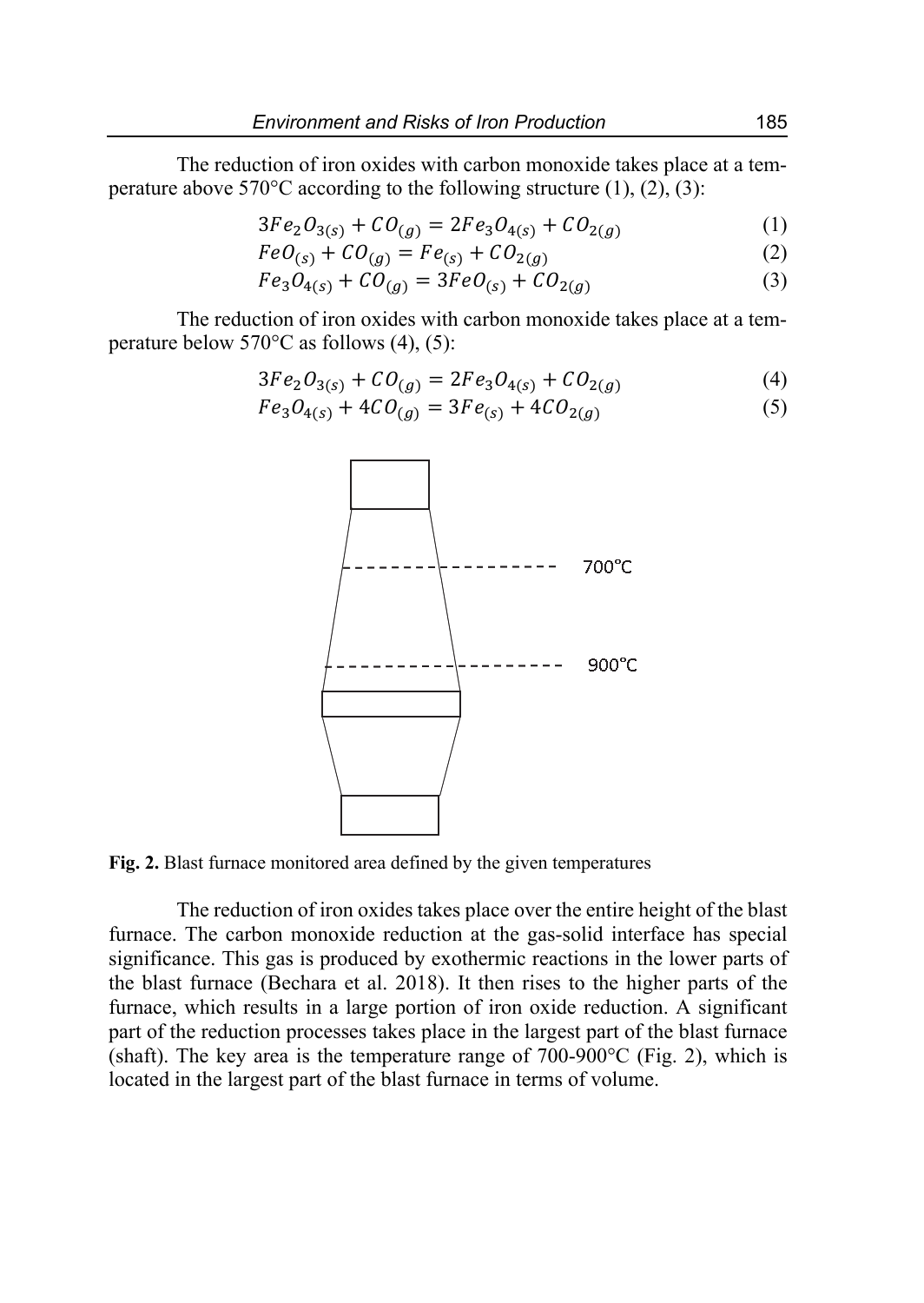### **2. Methods**

The research goal of the article has an analytical and experimental level. Knowledge about the harmfulness of individual parts of the blast furnace process was evaluated analytically. Part of the blast furnace plant, which is one of the largest producers of pollutants, is the sintering of iron ore. Within this section, the share of individual dust parts was determined on the basis of records of longterm measurements in the monitored company, and on the basis of chemical analysis, the concentration of selected key elements in agglomeration dust. The degree of reduction of iron ore from deposits in Russia (Kursk), South Africa (Sishen), Ukraine (Krivoy Rog) was then evaluated in the laboratory. The degree of reduction was determined for the samples in laboratory conditions using homologous equipment. The reduction processes were evaluated for three specific temperatures, in relation to the individual parts of the blast furnace and to the ore sintering process. The evaluation of the degree of reducibility of iron ores was carried out with regard to their consequences in the blast furnace and agglomeration process, which adversely affect the ecological impacts of iron production.

### **3. Negative impacts of individual parts of the production plant on the environment**

Iron production can have a very negative impact on the environment and can be considered a major polluter. Emissions from iron production can be divided according to the state into solid and gaseous. In the case of solid emissions, it is an airborne material (dust). The gaseous pollutants that pollute the environment are mainly  $SO_2$ ,  $CO$ ,  $NO_x$  (Ubando et al. 2019). These gases are produced not only in the blast furnace process itself but also as products of other operations (e.g. ore sintering). In addition to these pollutants, increased attention is currently being paid to heavy metal contamination of the environment (As, Hg, Pg, Zn, Cr or Cd). The risk of contamination with these elements is mainly due to the possible contamination of soil material.

In terms of the structure of the blast furnace plant, the following are the key components that produce the most significant amount of pollutants:

- blast furnace,
- agglomeration,
- foundry processes,
- slag processing.

The negative aspect related to environmental pollution is the frequent use of waste materials in the blast furnace process (Wu et al. 2018). Metallurgical companies are constantly trying to reduce production costs, especially in the area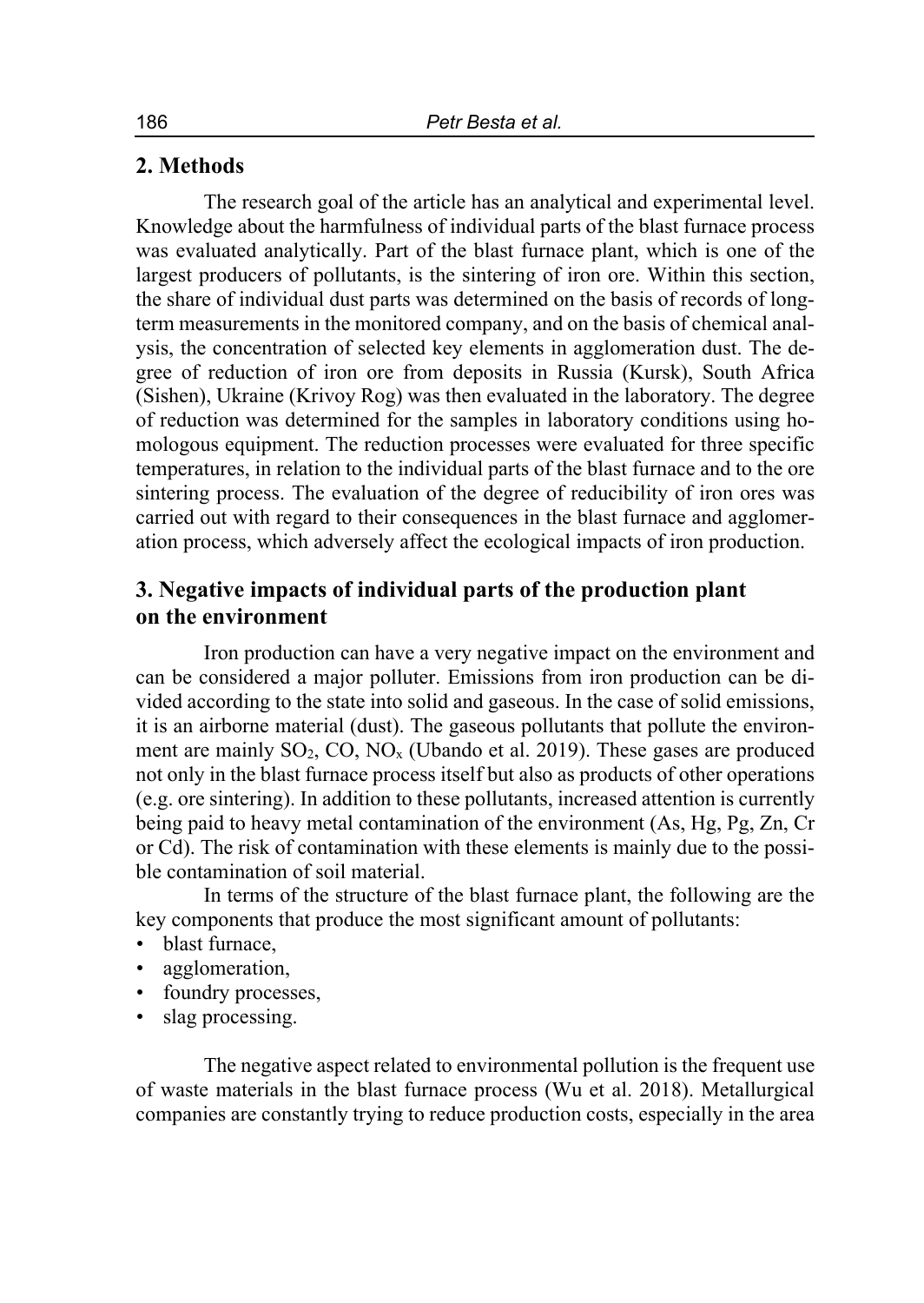of expenditure on raw materials (Piecyk et al. 2015). Therefore, blast furnace wastes which contain a certain amount of iron or manganese, as well as the necessary basic components such as MgO and CaO, are reused. However, the waste materials also contain many of the pollutants mentioned above, which in this way repeatedly enter the production process. The main wastes of blast-furnace production that are reused are mainly: slag, iron scales, blast furnace slopping, agglomeration dedusting.

#### **4. Negative consequences of the agglomeration process**

Sintering processes involve sintering of ores, alkaline additives and fuel in the form of coke. The produced material has a porous character and is subsequently fed into the blast furnace (Besta et al. 2017, Haverland et al. 2018). The sintering mixture is ignited by means of blast furnace gas at a temperature of 1 300°C. Gradually, the individual grains of the agglomeration mixture are melted, and the whole layer is gradually burnt (Vilamova et al. 2016). This is due to the vacuum suction of air, which supports the shift within the combustion front. After the entire agglomeration mixture is completely burned, a solid porous material, called agglomerate, is formed. The quality requirements for the size of the agglomerate produced are above 5-6 mm.

Emissions arising from agglomeration processes can be divided in terms of their place of origin. The first area concerns the preparation of the sinter mixture, furthermore the emission of sintering itself, and the third important place is in the cooling and treatment of the sinter. The preparation of the agglomeration mixture includes mainly transport, storage, treatment and preparation of ore materials before sintering. According to the research carried out, the dominant negative effect is primarily dustiness, which arises during mechanical processes. Dust emission reduction is achieved by hermetization and extracting of dust from transport routes and transfer points. Dust and dust particles from this production segment mainly affect the working environment and hygiene conditions. The environmental impact is limited.

The main proportion of emissions from sintering processes, as analysed in the research conducted, are waste gases, which are generated during sintering. These waste gases pass through electrostatic precipitators, and waste dust is formed, which can be returned to the production process. The average amount of waste gases is in the interval 2 500-4 500  $m<sup>3</sup>$  per tonne of sinter mixture produced. The amount of dust particles in these waste gases range from  $0.5$ -3.5 g/m<sup>3</sup>. The composition of the sintering waste dust according to the particle size is shown in Table 1.

The largest proportion is within the smallest dimension of dust particles, i.e. in the interval 0-0.1 mm. This places high demands on the capture of these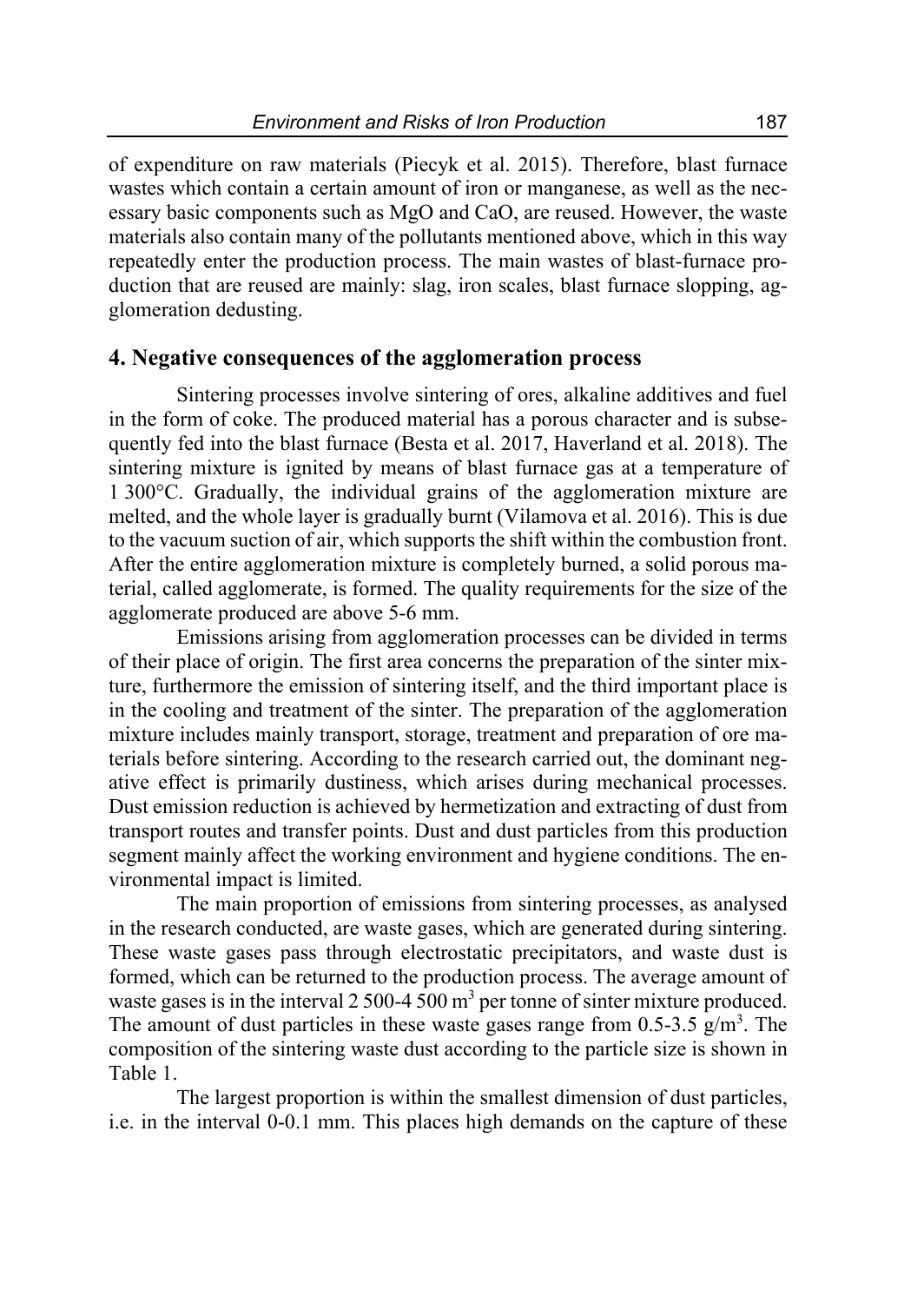microscopic dust particles. In terms of their impact on the human organism, they can be considered the most dangerous because of their size. Due to their size, these small particles can pass through the respiratory system into the body. The use of electrostatic separator is necessary for their capture in the production process. These then allow the concentration of dust particles to be reduced to 40-60 mg/m<sup>3</sup>. When using mechanical separators, their efficiency is  $20-30\%$ lower. A significant problem with mechanical separators is the fact that it is much less challenging to capture small fractions below 0.1 mm.

| Size (mm)    | Proportion within the total quantity $(\%)$ |
|--------------|---------------------------------------------|
| $0 - 0.1$    | 86.8                                        |
| $0.1 - 0.25$ | 5.8                                         |
| $0.25 - 0.5$ | 2.9                                         |
| $0.5 - 0.75$ | 2.6                                         |
| above $0.75$ | 1 Q                                         |

**Table 1.** Share of individual dust particle sizes

**Table 2.** Contents of some elements in sintering waste dust

| Element | Content $(\% )$ |
|---------|-----------------|
| Fe      | 52.8            |
| Mg      | 2.1             |
| Ca      | 2.8             |
| S       | 0.35            |
| Zn      | 0.020           |
| Pb      | 0.34            |
| Cd      | 0.008           |
| As      | 0.002           |

The captured waste (Table 2) is rich in iron content and is therefore often reused in the production. An advantage is also the content of alkaline substances and their compounds based on magnesium and calcium. The negative aspect is the content of pollutants that are returned to the process.

### **5. Reducibility of iron oxides for the types of ores used**

Another critical parameter is the quality of the raw materials, especially the ores used. The key is the content of pollutants such as sulphur, phosphorus or silicon compounds. At the same time, the degree of iron oxide reduction, which contributes to the efficiency of the technological process, is essential. An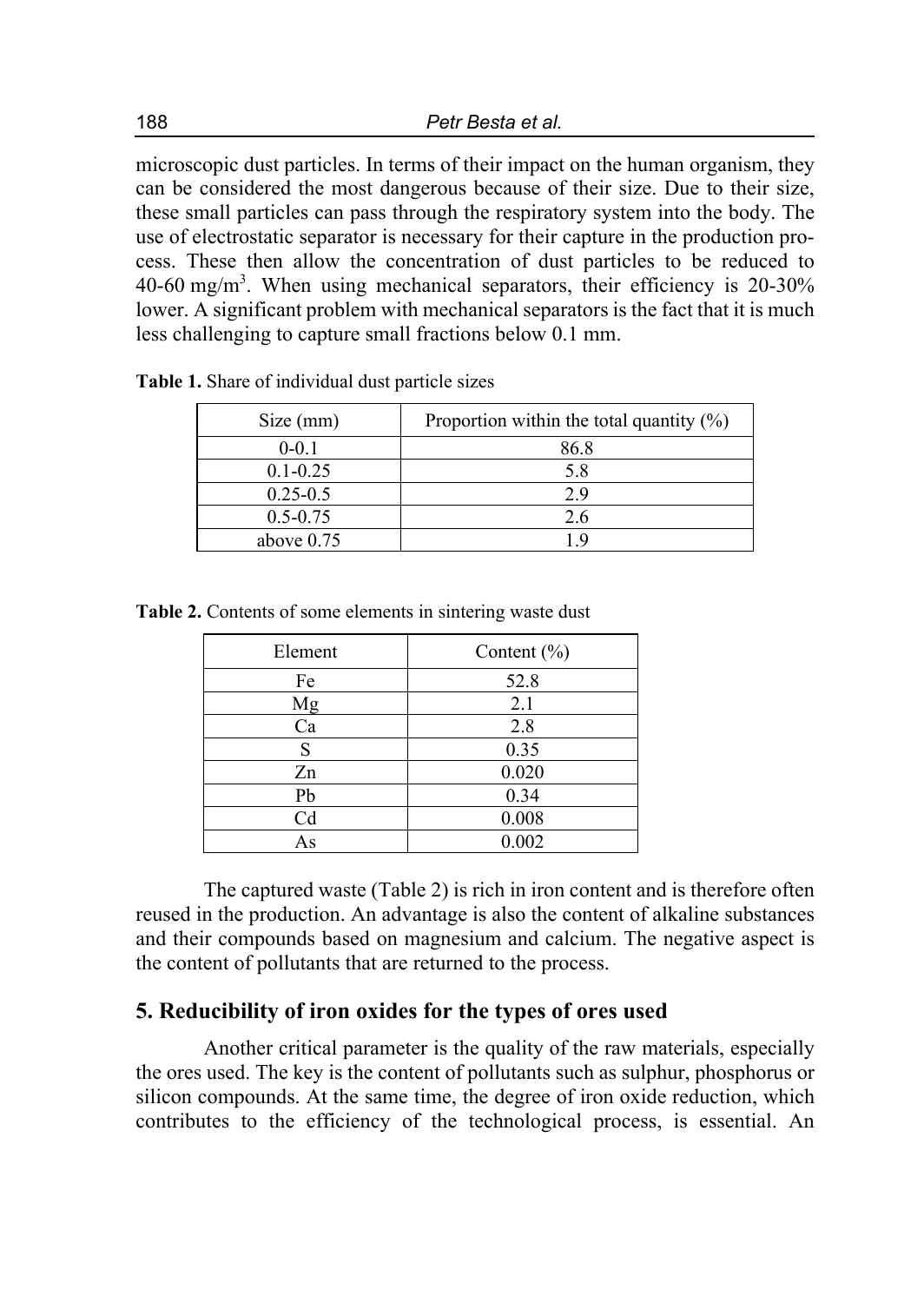adequate technological process enables the efficient use of resources, reducing fuel consumption and ultimately, the overall environmental burden.

Ore minerals may contain different types of ores, different amounts of the metal in question, but also a variety of harmful elements. Everything can fundamentally influence the technological parameters of the blast furnace process. The chemical composition of the selected three types of ore minerals is shown in Table 3.

|                       | Ore minerals $-$ kind        |                                                    |                                    |
|-----------------------|------------------------------|----------------------------------------------------|------------------------------------|
| Content of elements   | Russia – Kursk<br>-Magnetite | Republic of South<br>Africa - Sishen<br>– Hematite | Ukraine - Krivoy<br>$Rog-Magnetic$ |
| Content of Fe $(\% )$ | 61                           | 69                                                 | 60                                 |
| Content of $P(\% )$   | 0.069                        | 0.039                                              | 0.025                              |
| Content of S $(\% )$  | 0.019                        | 0.005                                              | 0.016                              |
| $SiO2(\%)$            | 5.2                          | 1.3                                                | 4.1                                |
| $Al_2O_3$ (%)         | 3.8                          | 0.85                                               | 5.0                                |
| $SiO_2 + Al_2O_3$ (%) | 9.0                          | 2.15                                               | 9.1                                |

**Table 3.** Chemical composition of selected types of ore

In the case of different types of ores (hematite, magnetite), there will be a different ratio of the reduction of oxides in relation to the given boundary temperature. At the same time, the ore mineral from South Africa contains a significantly larger proportion of the metal-bearing part. Ore minerals within individual deposits are often formed by more kinds of oxides. A very important aspect is the content of harmful substances, but also the character of ore minerals in terms of alkalinity. This can be measured as the proportion of basic and acidic components. We consider ore minerals containing a larger proportion of  $SiO<sub>2</sub>$  and  $Al<sub>2</sub>O<sub>3</sub>$ to be acidic. This is especially the case with ore from deposits in Russia, Ukraine, but also in some Baltic states. Ore minerals from Australia, Brazil, but also South Africa have a basic character (higher share of CaO, MgO). Table 3 shows that ore minerals from Russia and Ukraine contain several times higher levels of  $SiO<sub>2</sub>$ and  $Al_2O_3$  than ore from South Africa.

The types of ores under review were analysed by a laboratory with respect to their degree of reducibility. Ore raw materials were heated in the furnace to the temperature of 700-900°C. This temperature range is significant in terms of location in the blast furnace. For most of the blast furnaces, the largest part of the blast furnace in the shaft is used to heat the charge to this temperature.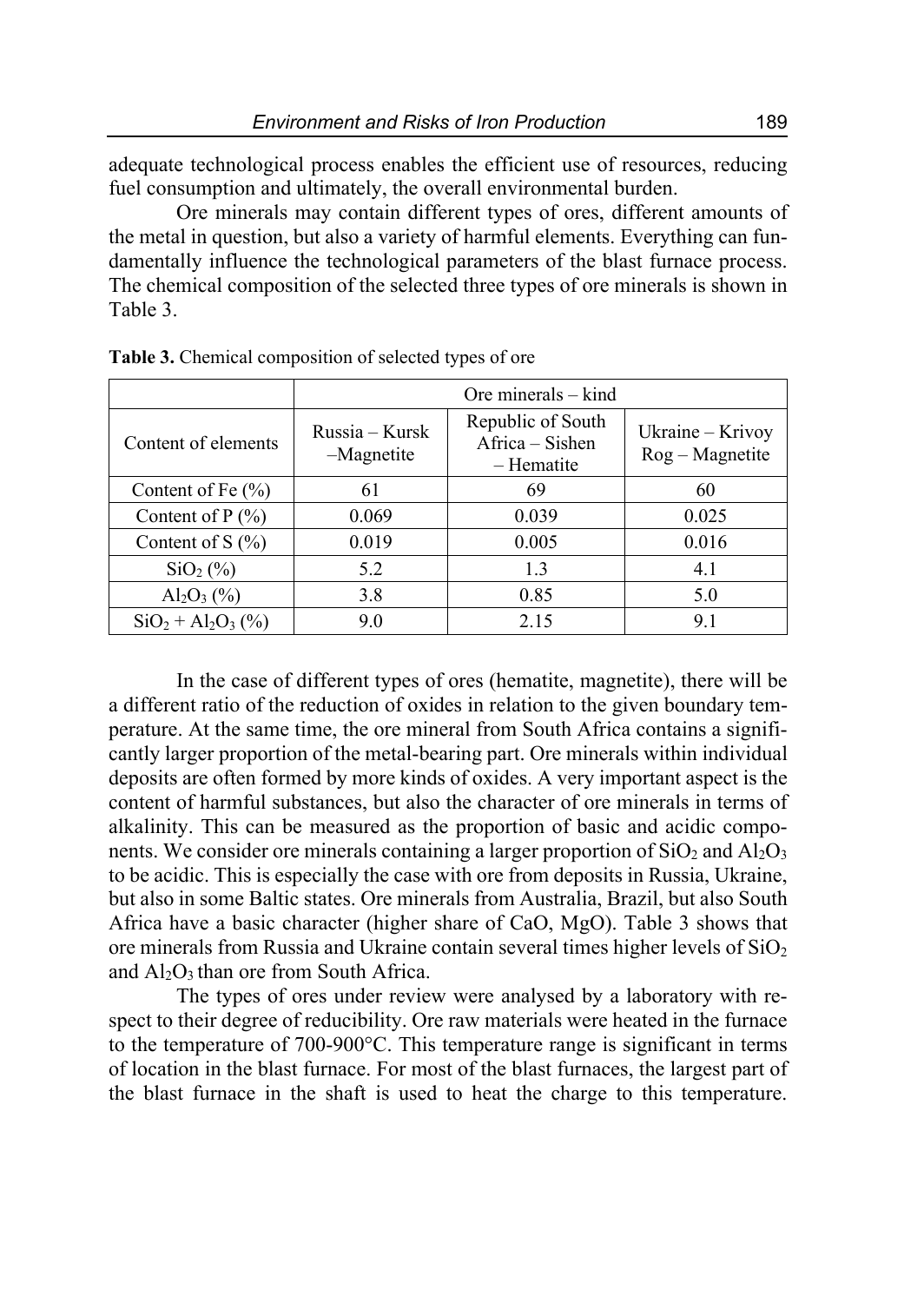Dimensionally, this part of the furnace is the largest in terms of the blast furnace structure, and a significant amount of carbon monoxide reductions occur here.

The heating rate was 90°C per minute. The reduction processes were evaluated for the time of 20, 60, 80, 100 minutes. After this time, the corresponding ore samples were removed from the furnace and cooled to the ambient temperature. Subsequently, the weight loss of the ores was determined. This was done as a proportion of weight loss to the total weight of removable oxygen in the form of iron oxides. Table 4 shows the results of the laboratory measurements.

|                |                                | Ore minerals $-$ kind           |                                                      |                                          |  |
|----------------|--------------------------------|---------------------------------|------------------------------------------------------|------------------------------------------|--|
| Time<br>(min.) | Temperature<br>$({}^{\circ}C)$ | Russia – Kursk<br>$-$ Magnetite | South African<br>Republic<br>$-$ Sishen $-$ Hematite | Ukraine<br>– Krivoy Rog<br>$-$ Magnetite |  |
|                |                                | Degree of reduction $(\%)$      |                                                      |                                          |  |
| 20             | 700                            | 19.2                            | 20.9                                                 | 18.9                                     |  |
| 40             | 700                            | 27.6                            | 29.8                                                 | 28.6                                     |  |
| 60             | 700                            | 34.3                            | 36.7                                                 | 34.5                                     |  |
| 80             | 700                            | 36.1                            | 42.8                                                 | 37.6                                     |  |
| 100            | 700                            | 42.1                            | 54.3                                                 | 44.1                                     |  |
| 20             | 800                            | 26.5                            | 28.1                                                 | 25.3                                     |  |
| 40             | 800                            | 34.3                            | 36.2                                                 | 32.6                                     |  |
| 60             | 800                            | 41.6                            | 42.3                                                 | 40.8                                     |  |
| 80             | 800                            | 47.1                            | 53.2                                                 | 46.5                                     |  |
| 100            | 800                            | 54.8                            | 62.9                                                 | 56.8                                     |  |
| 20             | 900                            | 35.4                            | 38.7                                                 | 35.9                                     |  |
| 40             | 900                            | 47.5                            | 50.1                                                 | 47.1                                     |  |
| 60             | 900                            | 56.1                            | 59.7                                                 | 58.2                                     |  |
| 80             | 900                            | 61.9                            | 68.5                                                 | 60.6                                     |  |
| 100            | 900                            | 66.8                            | 74.3                                                 | 68.1                                     |  |

**Table 4.** Determined values of the degree of reduction of the selected ore raw materials

The degree of reduction (%) was determined for all three ore raw materials from Russia, South Africa and Ukraine. Graphically, the results are shown in Fig. 3 (for 700°C). The degree of reduction is shown separately for each boundary temperature (700, 800, 900°C).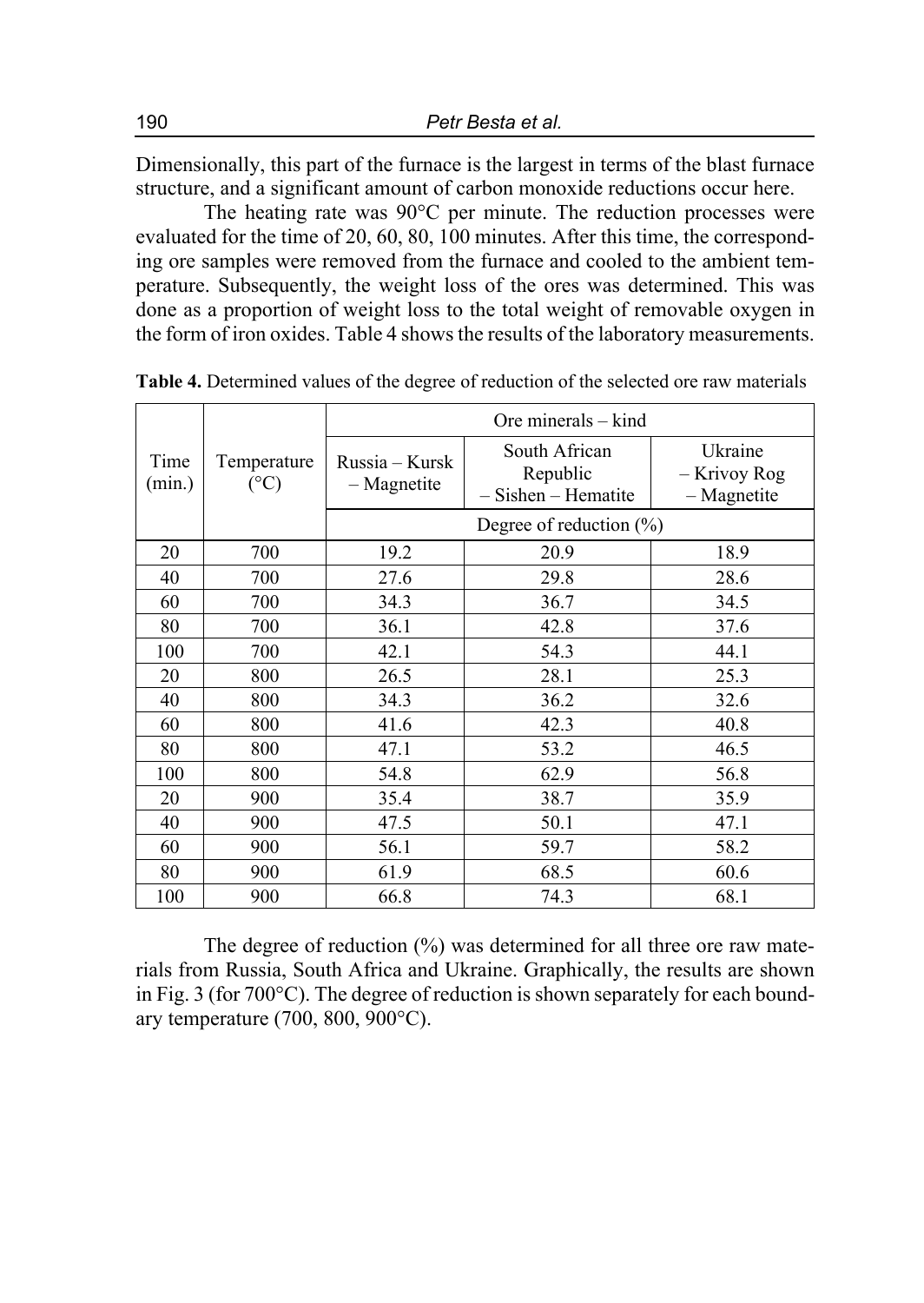

**Fig. 3.** Development of reducibility for the temperature of 700°C

In the laboratory research, the reducibility was analysed for three types of ore raw materials. Hematite and magnetite ore raw materials from different sites were compared. The degree of reducibility was determined separately for temperatures of 700, 800 and 900°C and for the times of 20, 40, 60, 80 and 100 minutes. The furnace heated ore samples were divided into several working vessels according to the classification mentioned above. They were heated to the corresponding temperatures for specified time intervals. Subsequently, they were gradually withdrawn from the furnace and evaluated for weight change after cooling to the ambient temperature. The reducing abilities of different ores were compared. The progression and intensity of the reducing abilities shown in Figure 3 show high similarity. There are a few key facts to identify. Hematite (South Africa) showed a higher degree of reducibility for all temperatures studied. At the same time, Hematite tended to form messy and easily reducible FeO compounds. This could affect the higher degree of reduction in this ore raw material. A significantly higher degree of reduction was then found for the heating times of 80 and 100 minutes. For Hematite, a higher degree of reduction at these times can be clearly identified for all the temperatures monitored. In the case of Magnetite from both sites under review, the reduction degrees for the indicated heating times were very similar. Therefore, a simple arithmetic mean for the indicated heating times was set for both Magnetite-based ore raw materials (Russia, Ukraine). The value thus obtained was compared with the ore raw material from South Africa. This comparison, which compares Magnetite and Hematite, is shown in Table 5. In the case of the heating times of 20, 40, 60 minutes, the reduction degree of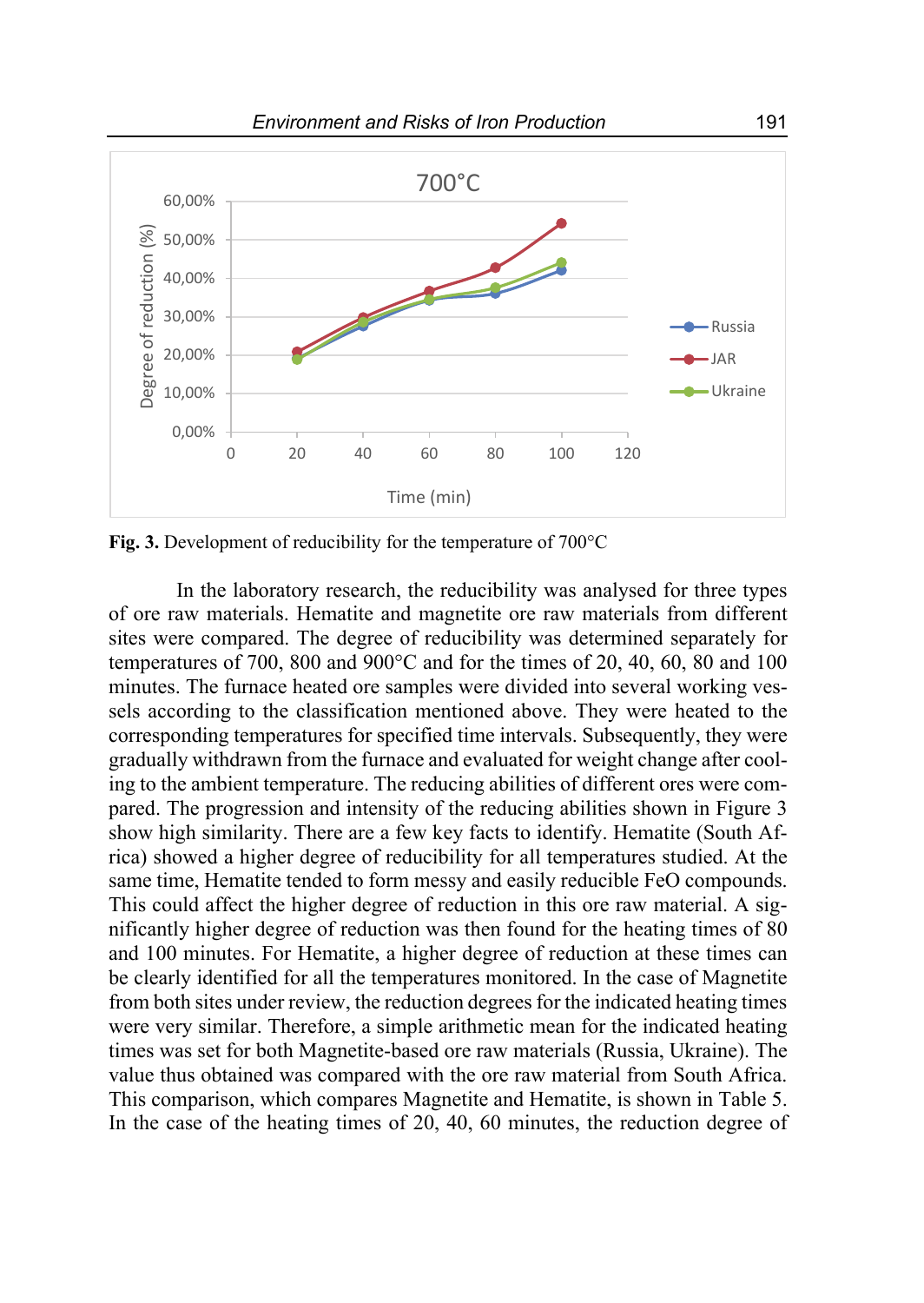Hematite is higher in the range of 2.6-8.9%. Significantly higher differences was found in the case of the times of 80 and 100 minutes. Here the degree of Hematite reduction is higher than that of Magnetite in the interval of 9.2-20.6%. This may also be due to the fact that, for longer heating times, a larger proportion of finegrained portions was formed in the case of Magnetite. For these fine-grained portions, it is more difficult to accurately determine the degree of reduction. The formation of a fine-grained fraction results from cracking, which is caused by higher local stresses due to rapid changes in the volume of the material.

| Time<br>Temperature       |                            | Degree of reduction |      | Difference $(\% )$ |
|---------------------------|----------------------------|---------------------|------|--------------------|
| $({}^{\circ}C)$<br>(min.) | Magnetite – average $(\%)$ | Hematite $(\% )$    |      |                    |
| 20                        | 700                        | 19.05               | 20.9 | 8.9                |
| 40                        | 700                        | 28.1                | 29.8 | 5.7                |
| 60                        | 700                        | 34.4                | 36.7 | 6.3                |
| 80                        | 700                        | 36.85               | 42.8 | 13.9               |
| 100                       | 700                        | 43.1                | 54.3 | 20.6               |
| 20                        | 800                        | 25.9                | 28.1 | 7.8                |
| 40                        | 800                        | 33.45               | 36.2 | 7.6                |
| 60                        | 800                        | 41.2                | 42.3 | 2.6                |
| 80                        | 800                        | 46.8                | 53.2 | 12.0               |
| 100                       | 800                        | 55.8                | 62.9 | 11.3               |
| 20                        | 900                        | 35.65               | 38.7 | 7.9                |
| 40                        | 900                        | 47.3                | 50.1 | 5.6                |
| 60                        | 900                        | 57.15               | 59.7 | 4.3                |
| 80                        | 900                        | 61.25               | 68.5 | 10.6               |
| 100                       | 900                        | 67.45               | 74.3 | 9.2                |

**Table 5.** Comparison of reducibility for Magnetite and Hematite

Heating Hematite and Magnetite-based ore raw materials had essentially a similar effect on the reduction character. The highest degree of reduction was found in ore raw material from South Africa (Hematite). In the monitored range of heating times, there were the highest differences in the heating times of 80 and 100 minutes. These facts can be used not only in the blast furnace process of iron production but especially in the process of preparation of ore raw materials in the sintering process. In optimizing the sintering belt performance, it is necessary to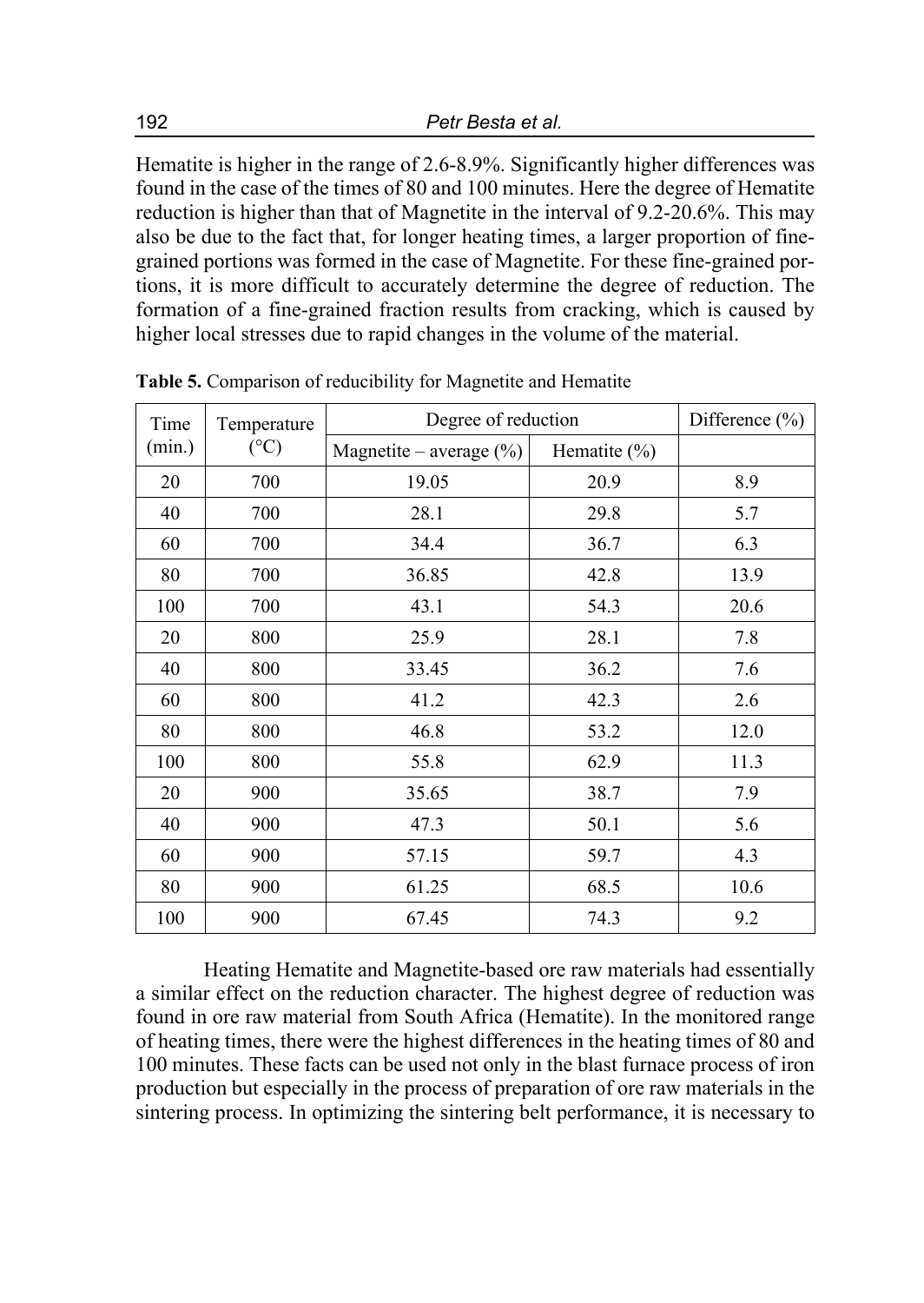effectively control the sintering time relative to the type of ore raw material used in addition to other relevant parameters. Other consequences of the reduction of ore raw materials are then due to technical aspects of the blast furnace operation. Inefficiency in ore sintering means: higher CO production, higher  $SO<sub>2</sub>$  production, higher energy consumption. Ineffectiveness in ore sintering therefore negatively affects the environment.

From the point of view of the defined research goal, the detected deviations in the reducibility of the monitored iron ores can be considered less significant. According to the performed laboratory measurements, the ores showed a very comparable degree of reduction. The measured and evaluated deviations would not mean a disturbance of the technological conditions of the blast furnace operation and would not represent an increase of the ecological burden for the environment. Within the research goal, not only ore raw materials from different deposits but also raw materials with different chemical composition were evaluated. In the case of Hematite, a higher degree of reduction was found compared to ore raw materials based on Magnetite. Given the research goal, this difference can be assessed as moderately significant. With a fundamentally significant difference in the composition of the blast furnace charge, this difference can affect the operation of the blast furnace and have environmental consequences. If the monitored ore raw materials are adequately homogenized, the differences found will not have a major impact. If the rules for the treatment of ore raw materials are observed, their processing will not significantly affect the production technology or increase the ecological burden.

### **6. Conclusions**

From the point of view of individual parts of the blast furnace plant and their impact on the environment, the agglomeration processes during ore sintering can be considered particularly harmful. The problem is the production of gaseous and solid pollutants. In the case of dust particles, the largest proportion is finegrained material, which is the most negative in terms of human health. Installation and use of electrostatic precipitators are necessary to reduce emissions. These make it possible to filter emissions according to environmental requirements. However, in the case of using these separators, it is important to maintain the constant composition of the sinter batch and to use quality fuel and its adequate quality.

From the point of view of the analytical goal of the article, sintering can, therefore, be considered as an important source of pollutants in the blast furnace plant. The main problem is mainly in the production of fine-grained dust parts. As the research has shown, this is by far the largest part.

The experimental goal of the article focused on the evaluation of the degree of reducibility did not confirm large differences for individual ore raw materials. No major differences were identified in terms of different chemical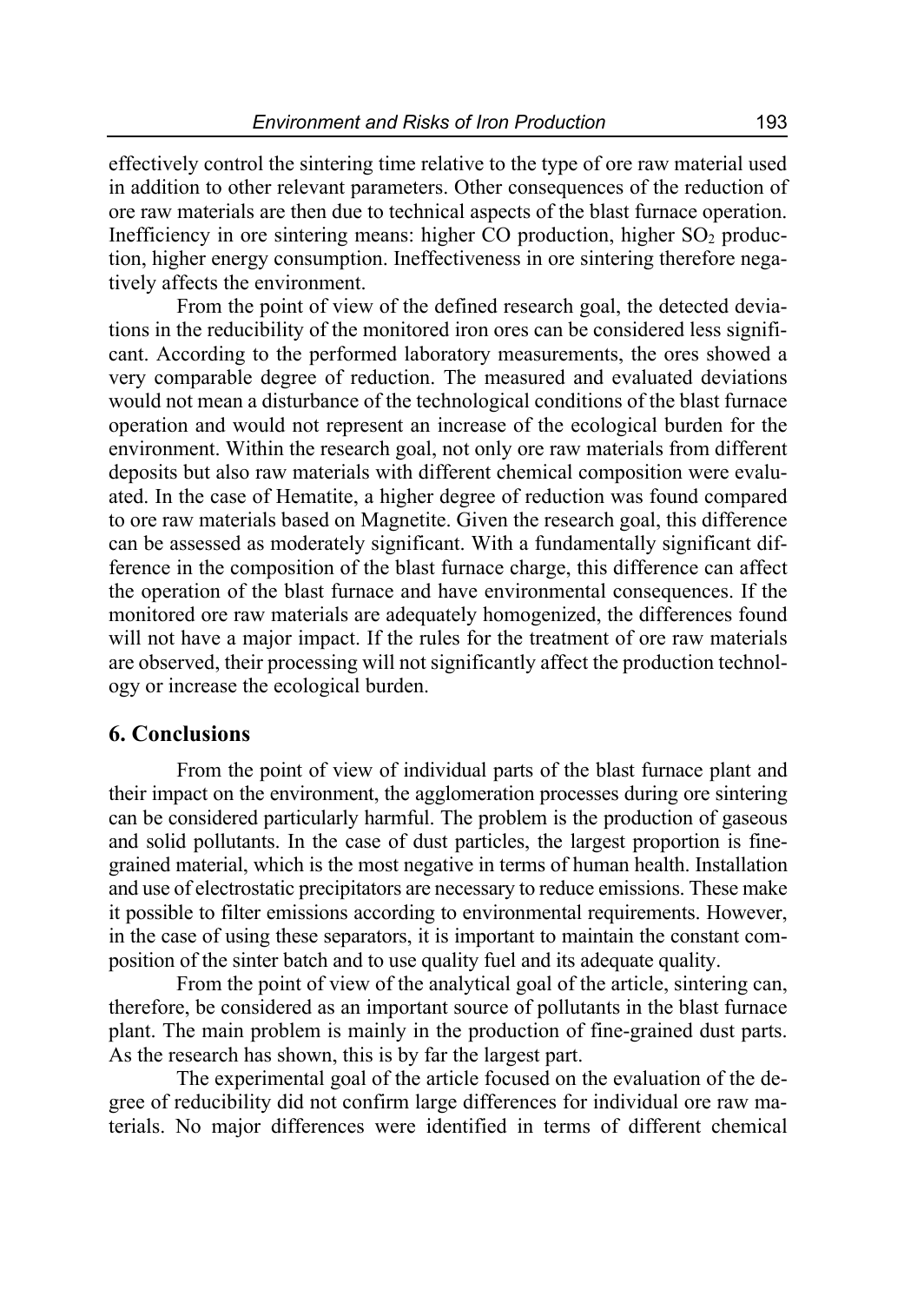composition (Magnetite, Hematite). The processing of different ore raw materials in different proportions will not mean problems in the technology of iron production and will not be secondarily a source of higher environmental burden. Nevertheless, in the case of using a larger number of ores, quality homogenization can be recommended to the maximum. Overall, from the point of view of the degree of reducibility, the monitored ore raw materials can be evaluated very comparably. The utilization of all monitored ore materials should not mean a deterioration of the technological parameters of the blast furnace process, and therefore, no higher environmental burden. In the case of ore materials, however, it is necessary to monitor their quality continuously, especially in relation to the content of pollutants. Any harmful substances that will enter the blast furnace process will then be allocated in the metal, production waste, or in the form of emissions. In the case of processing of ore materials of different quality, more attention should be paid to the tailings selection and material homogenization. Overall, current iron producers must take into account not only technological, cost, but also environmental requirements.

*The article was created thanks to the project* 

*No. CZ.02.1.01/0.0/0.0/17\_049/0008399 from the EU and CR financial funds provided by the Operational Programme Research, Development and Education, Call 02\_17\_049 Long-Term Intersectoral Cooperation for ITI, Managing Authority: Czech Republic – Ministry of Education, Youth and Sports.* 

*The work was supported by the specific university research of the Ministry of Education, Youth and Sports of the Czech Republic No. SP2020/61.*

*The article was supported by a specific university research by Ministry of Education, Youth and Sports of the Czech Republic No. SP2018/22 Risk Management Study of Industrial Enterprises in the Czech Republic.*

#### **References**

- Bechara, R., Hamadeh, H., Mirgaux, O., Patisson, F. (2018). Optimization of the iron ore direct reduction process through multiscale process modeling. *Materials*, *11*(7), 1094-1106.
- Besta, P., Lampa, M. (2019). Iron production logistic aspects. *Acta logistica*, *6*(4), 179-186.
- Besta, P., Wicher, P. (2017). The optimization of the production of sinter as the feedstock of the blast furnace process. *Metalurgija*, *56*(1), 131-134.
- Brož, L. (1998). *Hutnictví železa.* SNTL, 1998. (Original in Czech).
- Clout, J.M., Manuel, J.R. (2015). Iron ore-Mineralogical, chemical, and physical characteristics of iron ore. Elsevier, 2015.
- Fahimnia, B., Bell, G.H., Hensher, D.A., Sarkis, J. (2015). *Green Logistics and Transportation: A Sustainable Supply Chain Perspective*. Springer.